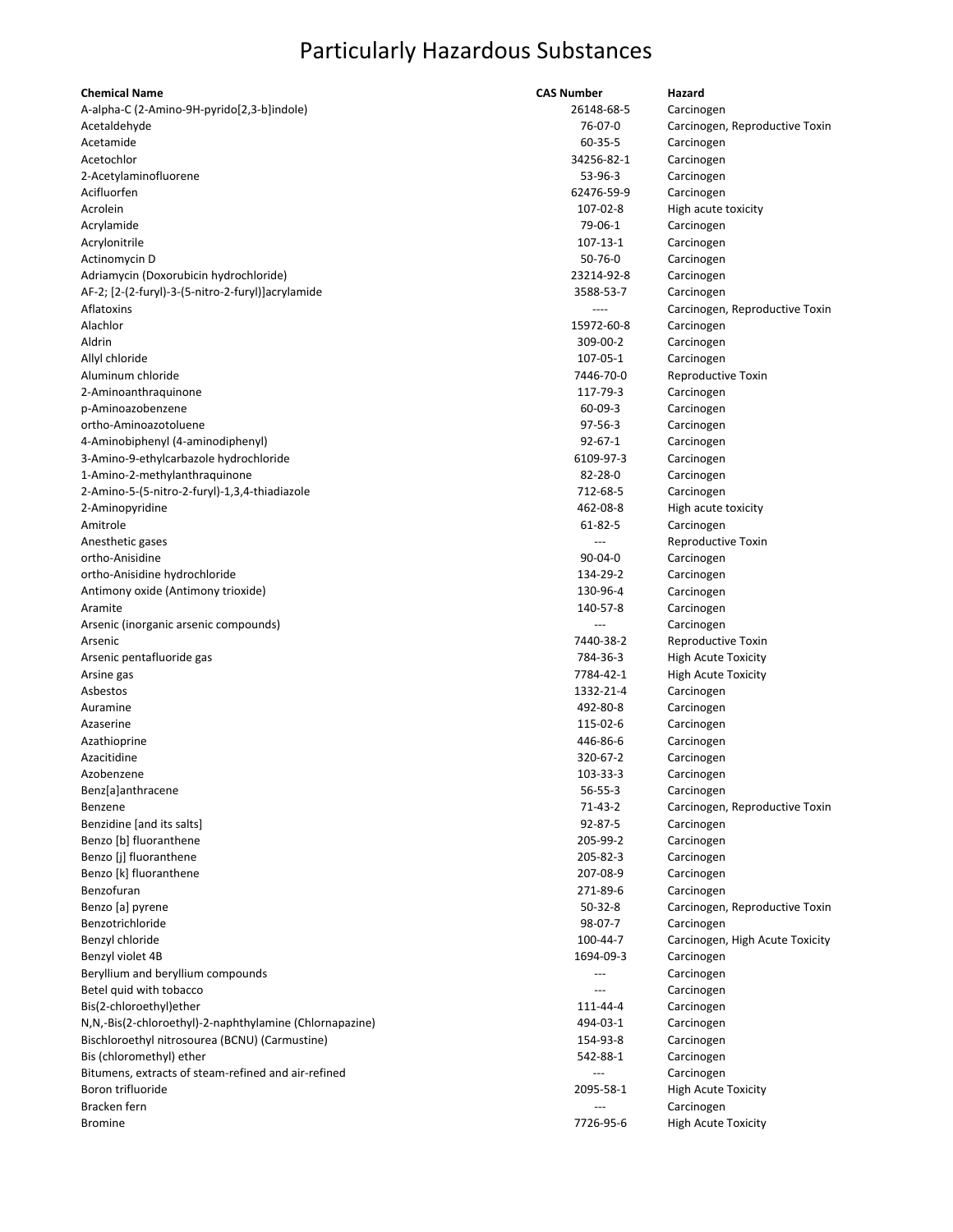| <b>Chemical Name</b>                                                 | <b>CAS Number</b>                | Hazard                         |
|----------------------------------------------------------------------|----------------------------------|--------------------------------|
| Bromodichloromethane                                                 | $75 - 27 - 4$                    | Carcinogen                     |
| <b>Bromoform</b>                                                     | $75 - 25 - 2$                    | Carcinogen                     |
| 1,3-Butadiene                                                        | 106-99-0                         | Carcinogen                     |
| 1,4-Butanediol dimethanesulfonate (Busulfan)                         | 55-98-1                          | Carcinogen                     |
| Butylated hydroxyanisole                                             | 25013-16-5                       | Carcinogen                     |
| vbeta-Butyrolactone                                                  | 3068-88-0                        | Carcinogen                     |
| Cadmium and cadmium compounds                                        |                                  | Carcinogen, Reproductive Toxin |
| Captafol                                                             | 191-90-6                         | Carcinogen                     |
| Captan                                                               | 133-06-2                         | Carcinogen                     |
| Carbon disulfide                                                     | $75-15-0$                        | Reproductive Toxin             |
| Carbon tetrachloride                                                 | $56 - 23 - 5$                    | Carcinogen, Reproductive Toxin |
| Carbon-black extracts                                                |                                  | Carcinogen                     |
| Cellosolve                                                           | 110-80-5                         | Reproductive Toxin             |
| Ceramic fibers                                                       | $\overline{a}$                   | Carcinogen                     |
| Chlorambucil                                                         | 305-03-3                         | Carcinogen                     |
| Chloramphenicol                                                      | 56-75-7                          | Carcinogen                     |
| Chlordane                                                            | 57-74-9                          | Carcinogen                     |
| Chlordecone (Kepone)                                                 | 143-50-0                         | Carcinogen                     |
| Chlordimeform                                                        | 115-28-6                         | Carcinogen                     |
| Chlorendic acid                                                      | 115-28-6                         | Carcinogen                     |
| Chlorinated paraffins                                                | 108171-26-2                      | Carcinogen                     |
| Chlorine gas                                                         | 7782-50-5                        | <b>High Acute Toxicity</b>     |
| Chorine dioxide                                                      | 10049-04-4                       | <b>High Acute Toxicity</b>     |
| Chlorine trifluoride                                                 | 7790-91-2                        | <b>High Acute Toxicity</b>     |
| Chlorodibromethane                                                   | 124-48-1                         | Carcinogen                     |
| Chloroethane (Ethyl chloride)                                        | 75-00-3                          | Carcinogen                     |
| 1-(2-Chloroethyl)-3-cyclohexyl-1-nitrosourea                         | 13010-47-4                       | Carcinogen                     |
| 1-(2-Chloroethyl)-3-(4-methylcyclohexyl)-1-nitrosourea (Methyl-CCNU) | 13909-09-6                       | Carcinogen                     |
| Chloroform                                                           | 67-66-3                          | Reproductive Toxin             |
| Chloromethyl methyl ether                                            | 107-30-2                         | Carcinogen                     |
| 3-Chloro-2-methylpropene                                             | 563-47-3                         | Carcinogen                     |
| 4-Chloro-ortho-phenylenediamine                                      | 95-83-0                          | Carcinogen                     |
| p-Chloro-o-toluidine                                                 | 95-69-2                          | Carcinogen                     |
| Chloroprene                                                          | 126-99-8                         | Reproductive Toxin             |
| Chlorothalonil                                                       | 1897-45-6                        | Carcinogen                     |
| Chlorozotocin                                                        | 54749-90-5                       | Carcinogen                     |
| Chromium (hexavalent)                                                | $---$                            | Carcinogen                     |
| Chromium trioxide                                                    | 1333-82-0                        | Carcinogen, Reproductive Toxin |
| Chrysene                                                             | 18-01-9                          | Carcinogen                     |
| C. I. Acid Red 114                                                   | 6459-94-5                        | Carcinogen                     |
| C. I. Basic Red 9 monohydrochloride                                  | 569-61-9                         | Carcinogen                     |
| Ciclosporin (Cyclosporin A; Cyclosporine)                            | 59865-13-3;79217-60-0 Carcinogen |                                |
| Cinnamyl anthranilate                                                | 87-29-6                          | Carcinogen                     |
| Cisplatin                                                            | 15663-27-1                       | Carcinogen                     |
| Citrus Red No. 2                                                     | 6358-53-8                        | Carcinogen                     |
| Cobalt metal powder                                                  | 7440-48-4                        | Carcinogen                     |
| Cobalt [II] oxide                                                    | 1307-96-6                        | Carcinogen                     |
| Conjugated estrogens                                                 | ---                              | Carcinogen                     |
| Creosotes                                                            |                                  | Carcinogen                     |
| para-Cresidine                                                       | 120-71-8                         | Carcinogen                     |
| Cupferron                                                            | 135-20-6                         | Carcinogen                     |
| Cyanogen chloride                                                    | 506-77-4                         | <b>High Acute Toxicity</b>     |
| Cycasin                                                              | 14901-08-7                       | Carcinogen                     |
| Cyclophosphamide (anhydrous)                                         | $50-18-0$                        | Carcinogen                     |
| Cyclophosphamide (hydrated)                                          | 6055-19-2                        | Carcinogen                     |
| D&C Orange No. 17                                                    | 46-83-1                          | Carcinogen                     |
| D&C Red No. 8                                                        | 2092-56-0                        | Carcinogen                     |
| D&C Red No. 9                                                        | 1190-72-3                        | Carcinogen                     |
| D&C Red No. 19                                                       | 81-88-9                          | Carcinogen                     |
| Dacarbazine                                                          | 891-98-6                         | Carcinogen                     |
| Daminozide                                                           | 1596-84-5                        | Carcinogen                     |
| Dantron (Chrysazin; 1,8-Dihydroxyanthraquinone)                      | 117-10-2                         | Carcinogen                     |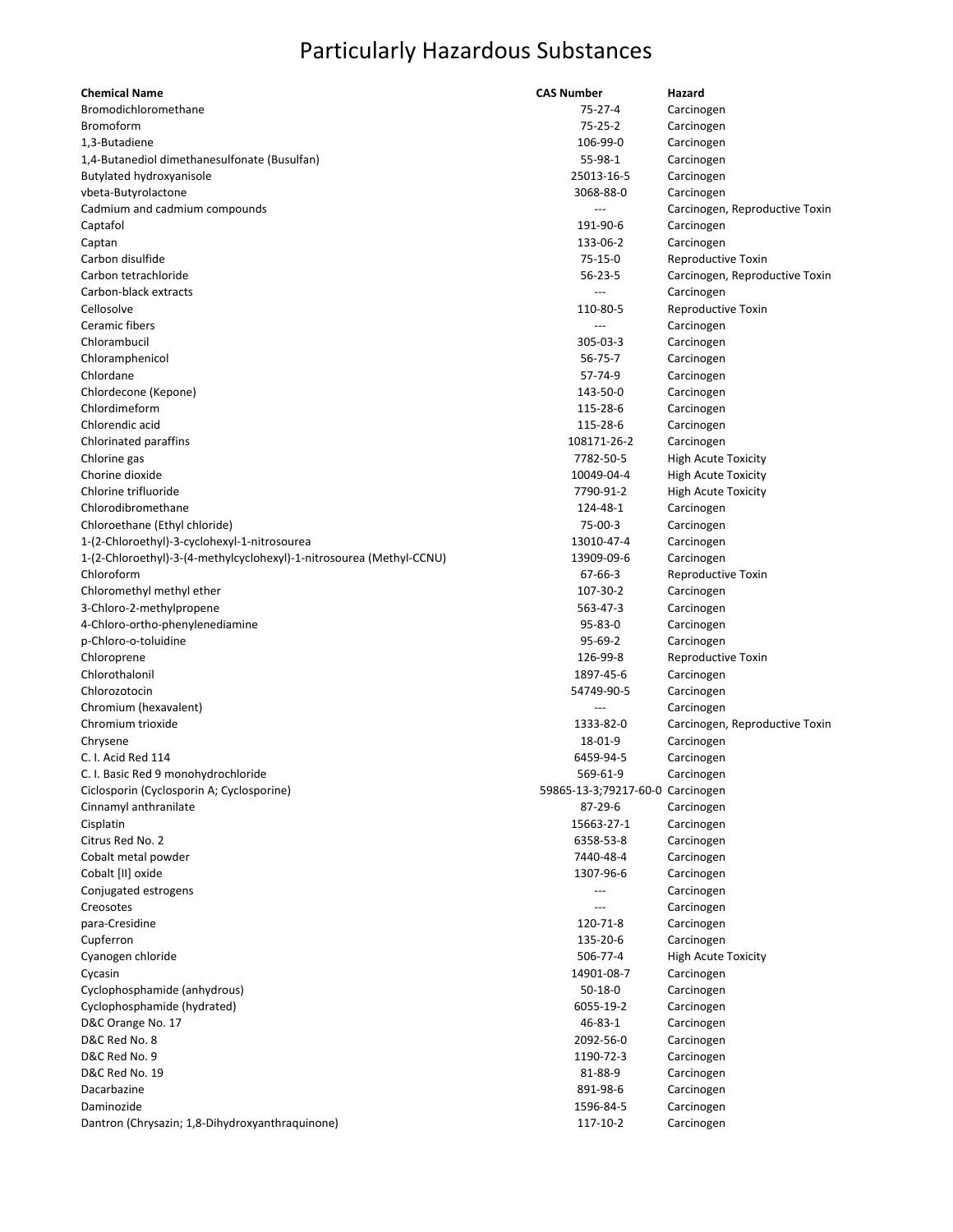| <b>Chemical Name</b>                                                       | <b>CAS Number</b> | Hazard                          |
|----------------------------------------------------------------------------|-------------------|---------------------------------|
| Daunomycin                                                                 | 20830-81-3        | Carcinogen                      |
| DDD (Dichlorodiphenyldichloroethane)                                       | 72-54-8           | Carcinogen                      |
| DDE (Dichlorodiphenyldichloroethylene)                                     | 72-55-9           | Carcinogen                      |
| DDT (Dichlorodiphenyltrichloroethane)                                      | $50 - 29 - 3$     | Carcinogen                      |
| DDVP (Dichlorvos)                                                          | 62-73-7           | Carcinogen                      |
| Decaborane                                                                 | 17702-41-9        | <b>High Acute Toxicity</b>      |
| N,N'-Diacetylbenzidine                                                     | 613-35-4          | Carcinogen                      |
| 2,4-Diaminoanisole                                                         | 615-05-4          | Carcinogen                      |
| 2,4-Diaminoanisole sulfate                                                 | 39156-41-7        | Carcinogen                      |
| 4,4'-Diaminodiphenyl ether (4,4'-Oxydianiline)                             | 101-80-4          | Carcinogen                      |
| 2,4-Diaminotoluene                                                         | 95-80-7           | Carcinogen                      |
| Diaminotoluene (mixed)                                                     |                   | Carcinogen                      |
| Diazomethane gas                                                           | 334-88-3          | <b>High Acute Toxicity</b>      |
| Dibenz[a,h]acridine                                                        | 226-36-8          | Carcinogen                      |
| Dibenz[a,j]acridine                                                        | 224-42-0          | Carcinogen                      |
| Dibenz[a,h]anthracene                                                      | $53 - 70 - 3$     | Carcinogen                      |
| 7H-Dibenzo[c,g]carbazole                                                   | 194-59-2          | Carcinogen                      |
| Dibenzo[a,e]pyrene                                                         | 192-65-4          | Carcinogen                      |
| Dibenzo[a,h]pyrene                                                         | 189-64-0          | Carcinogen                      |
| Dibenzo[a,I]pyrene                                                         | 189-55-9          | Carcinogen                      |
| Dibenzo[a,l]pyrene                                                         | 191-30-0          | Carcinogen                      |
| Diborane gas                                                               | 19287-45-7        | <b>High Acute Toxicity</b>      |
| 1,2-Dibromo-3-chloropropane (DBCP)                                         | $96-12-8$         | Carcinogen, Reproductive Toxin  |
| Dichloroacetylene                                                          | 79-36-7           |                                 |
| p-Dichlorobenzene                                                          | 106-46-7          | Carcinogen                      |
| 3,3'-Dichlorobenzidine                                                     | 91-94-1           | Carcinogen                      |
| 1,4-Dichloro-2-butene                                                      | 764-41-0          | Carcinogen                      |
| 3,3'-Dichloro-4,4'-diaminodiphenyl ether                                   | 28434-86-8        | Carcinogen                      |
| 1,1-Dichloroethane                                                         | 75-34-3           | Carcinogen                      |
| 1,2-Dichloropropane                                                        | 78-87-5           |                                 |
| 1,3-Dichloropropene                                                        | 542-75-6          | Carcinogen                      |
| Dieldrin                                                                   | $60 - 57 - 1$     | Carcinogen                      |
| Dienestrol                                                                 | 84-17-3           | Carcinogen                      |
|                                                                            |                   | Carcinogen                      |
| Diepoxybutane                                                              | 1464-53-5<br>---  | Carcinogen                      |
| Diesel engine exhaust                                                      |                   | Carcinogen                      |
| Di(2-ethylhexyl)phthalate                                                  | 117-81-7          | Carcinogen                      |
| 1,2-Diethylhydrazine                                                       | 1615-80-1         | Carcinogen                      |
| Diethylnitrosamine                                                         | $55 - 18 - 5$     | Carcinogen                      |
| Diethyl sulfate                                                            | 64-67-5           | Carcinogen                      |
| Diethylstilbestrol                                                         | $56 - 53 - 1$     | Carcinogen                      |
| Diglycidyl resorcinol ether (DGRE)                                         | 101-90-6          | Carcinogen                      |
| Dihydrosafrole                                                             | 94-58-6           | Carcinogen                      |
| 3,3'-Dimethoxybenzidine (ortho-Dianisidine)                                | 119-90-4          | Carcinogen                      |
| 3,3'-Dimethoxybenzidine dihydrochloride(ortho-Dianisidine dihydrochloride) | 20325-40-0        | Carcinogen                      |
| Dimethylcarbamoyl chloride                                                 | 79-44-7           | Carcinogen                      |
| Dimethyl formamide                                                         | 68-12-2           | Reproductive Toxin              |
| 1,1-Dimethylhydrazine (UDMH)                                               | $57 - 14 - 7$     | Carcinogen                      |
| 1,2-Dimethylhydrazine                                                      | 540-73-8          | Carcinogen                      |
| Dimethylvinylchloride                                                      | 513-37-1          | Carcinogen                      |
| Dimethyl mercury                                                           | 593-74-8          | <b>High Acute Toxicity</b>      |
| Dimethyl sulfate                                                           | 77-78-1           | Carcinogen, High Acute Toxicity |
| Dimethyl sulfide                                                           | $75-18-3$         | <b>High Acute Toxicity</b>      |
| Dinitrooctyl phenol                                                        | 63149-81-5        | Reproductive Toxin              |
| 1,6-Dinitropyrene                                                          | 42397-64-8        | Carcinogen                      |
| 1,8-Dinitropyrene                                                          | 42397-65-9        | Carcinogen                      |
| 2,4-Dinitrotoluene                                                         | 121-14-2          | Carcinogen                      |
| Diphenylhydantoin (Phenytoin)                                              | $57 - 41 - 0$     | Carcinogen                      |
| Diphenylhydantoin (Phenytoin), sodium salt                                 | 630-93-3          | Carcinogen                      |
| Direct Black 38 (technical grade)                                          | 1937-37-7         | Carcinogen                      |
| Direct Blue 6 (technical grade)                                            | 2602-46-2         | Carcinogen                      |
| Direct Brown 95 (technical grade)                                          | 16071-86-6        | Carcinogen                      |
| Di-sec-octyl-phthalate                                                     | 117-81-7          | Reproductive Toxin              |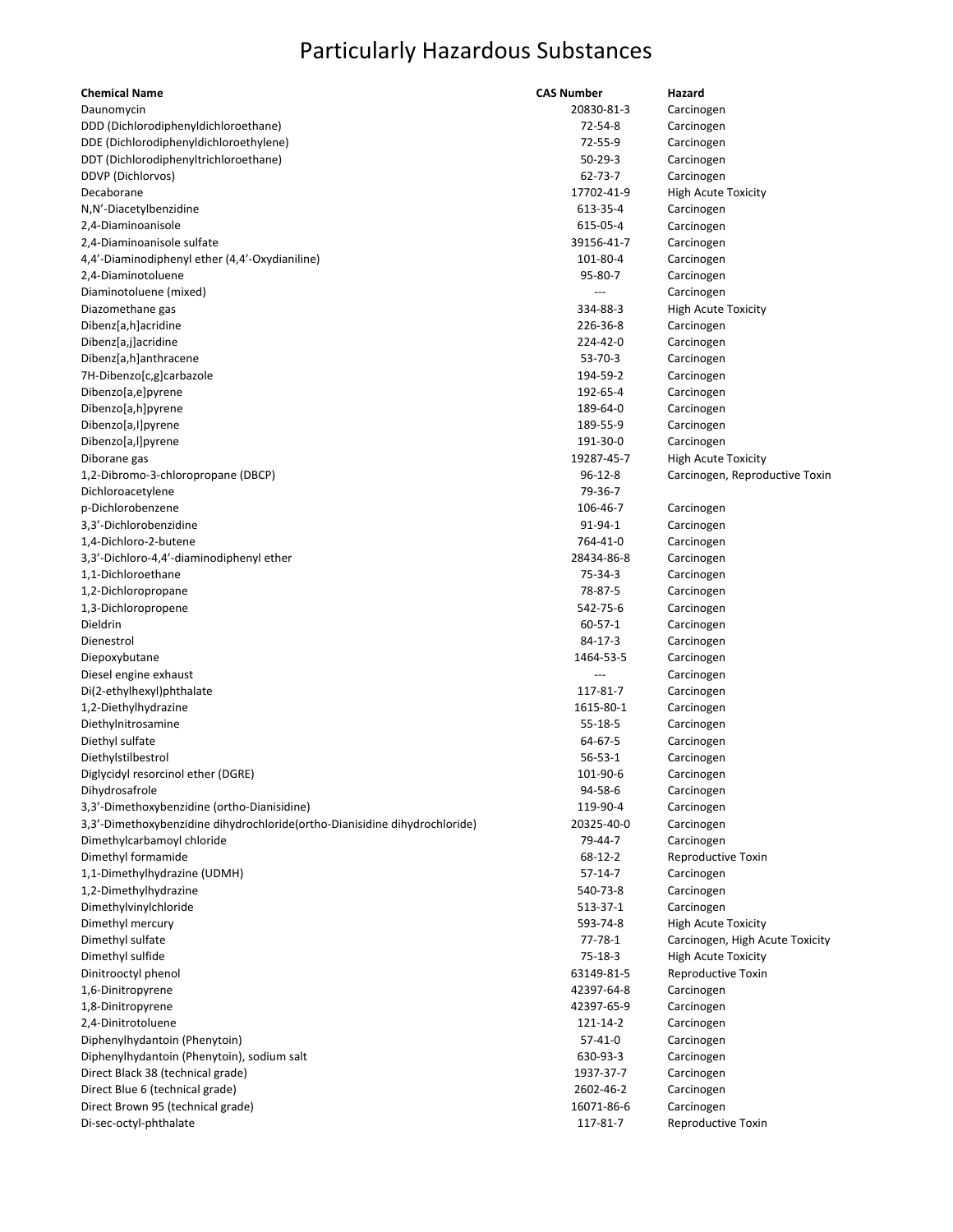| <b>Chemical Name</b>                                       | <b>CAS Number</b>     | Hazard                         |
|------------------------------------------------------------|-----------------------|--------------------------------|
| Disperse Blue 1                                            | 2475-45-8             | Carcinogen                     |
| Dithane                                                    | 111-54-6              | Reproductive Toxin             |
| Epichlorohydrin                                            | 106-89-8              | Carcinogen, Reproductive Toxin |
| Erionite                                                   | 12510-42-8            | Carcinogen                     |
| Estradiol 17ß                                              | $50 - 28 - 2$         | Carcinogen                     |
| Estrone                                                    | $53-16-7$             | Carcinogen                     |
| Ethinylestradiol                                           | $57-63-6$             | Carcinogen                     |
| 2-Ethoxy ethanol                                           | 110-80-5              | Reproductive Toxin             |
| 2-Ethoxyethyl acetate                                      | 111-15-9              | Reproductive Toxin             |
| Ethyl acrylate                                             | 140-88-5              | Carcinogen                     |
| Ethyl methanesulfonate                                     | $62 - 50 - 0$         | Carcinogen                     |
| Ethyl-4-4'-dichlorobenzilate                               | 510-15-6              | Carcinogen                     |
| Ethylene chlorohydrin                                      | 107-07-3              | <b>High Acute Toxicity</b>     |
| Ethylene dibromide                                         | 106-93-4              | Carcinogen, Reproductive Toxin |
| Ethylene dichloride (1,2-Dichloroethane)                   | 107-06-2              | Carcinogen                     |
| Ethylene fluorohydrin                                      | 371-62-0              | <b>High Acute Toxicity</b>     |
| Ethylene glycol monoethyl ether                            | 110-80-5              | Reproductive Toxin             |
| Ethylene glycol monomethyl ether                           | 109-86-4              | Reproductive Toxin             |
| Ethylene oxide                                             | $75 - 21 - 8$         | Carcinogen, Reproductive Toxin |
| Ethylene thiourea                                          | $96 - 45 - 7$         | Carcinogen, Reproductive Toxin |
| Ethyleneimine                                              | 151-56-4              | Carcinogen                     |
| 2-Ethyhexanol                                              | 104-76-7              | Reproductive Toxin             |
| Fluorine gas                                               | 7681-49-4             | <b>High Acute Toxicity</b>     |
| 2-Fluoroethanol                                            | 371-62-0              | <b>High Acute Toxicity</b>     |
| Folpet                                                     | 133-07-3              | Carcinogen                     |
| Formaldehyde                                               | $50-00-0$             | Carcinogen, Reproductive Toxin |
| 2-(2-Formylhydrazino)-4-(5-nitro-2-furyl)thiazole          | 3570-75-0             | Carcinogen                     |
| Furazolidone                                               | 67-45-8               | Carcinogen                     |
| Furmecyclox                                                | 60568-05-0            | Carcinogen                     |
| Glu-P-1 (2-Amino-6-methyldipyrido[1,2-a:3',2'-d]imidazole) | 67730-11-4            | Carcinogen                     |
| Glycidaldehyde                                             | 765-34-4              | Carcinogen                     |
| Glycidol                                                   | 556-52-5              | Carcinogen                     |
| Glycol ethers                                              |                       | Reproductive Toxin             |
| Griseofulvin                                               | 126-07-8              | Carcinogen                     |
| Gyromitrin (Acetaldehyde methylformylhydrazone)            | 16568-02-8            | Carcinogen                     |
| Halothane                                                  | 151-67-7              | Reproductive Toxin             |
| HC Blue 1                                                  | 2784-94-3             | Carcinogen                     |
| Heptachlor                                                 | 76-44-8               | Carcinogen                     |
| Heptachlor epoxide                                         | 1024-57-3             | Carcinogen                     |
| Hexachlorobenzene                                          | 118-74-1              | Carcinogen                     |
| Hexachlorocyclohexane (technical grade)                    | ---                   | Carcinogen                     |
| Hexachlorodibenzodioxin                                    | 34465-46-8            |                                |
| Hexachloroethane                                           | $67 - 72 - 1$         | Carcinogen<br>Carcinogen       |
| Hexafluoroacetone                                          | 684-16-2              | Reproductive Toxin             |
|                                                            | 822-06-0              |                                |
| Hexamethylene diiosocyanate                                |                       | <b>High Acute Toxicity</b>     |
| Hexamethylphosphoramide                                    | 680-31-9              | Carcinogen, Reproductive Toxin |
| Hormones                                                   | 302-01-2              | Reproductive Toxin             |
| Hydrazine<br>Hydrazine sulfate                             |                       | Carcinogen, Reproductive Toxin |
|                                                            | 10034-93-2            | Carcinogen                     |
| Hydrazobenzene (1,2-Diphenylhydrazine)                     | 122-66-7              | Carcinogen                     |
| Hydrogen Cyanide                                           | 74-90-8               | <b>High Acute Toxicity</b>     |
| Hydrogen Fluoride                                          | 7664-39-3<br>193-39-5 | <b>High Acute Toxicity</b>     |
| Indeno [1,2,3-cd]pyrene                                    |                       | Carcinogen                     |
| Iodine (inhalation only)                                   | 7553-56-2             | <b>High Acute Toxicity</b>     |
| IQ (2-Amino-3-methylimidazp[4,5-f]quinoline)               | 76180-96-6            | Carcinogen                     |
| Iron dextran complex                                       | 9004-66-4             | Carcinogen                     |
| Iron pentacarbonyl                                         | 13463-40-6            | <b>High Acute Toxicity</b>     |
| Isopropyl formate                                          | 625-55-8              | <b>High Acute Toxicity</b>     |
| Isosafrole                                                 | 120-58-1              | Carcinogen                     |
| Karathane                                                  | 131-72-6              | Reproductive Toxin             |
| Lactofen                                                   | 77501-63-4            | Carcinogen                     |
| Lasiocarpine                                               | 303-34-4              | Carcinogen                     |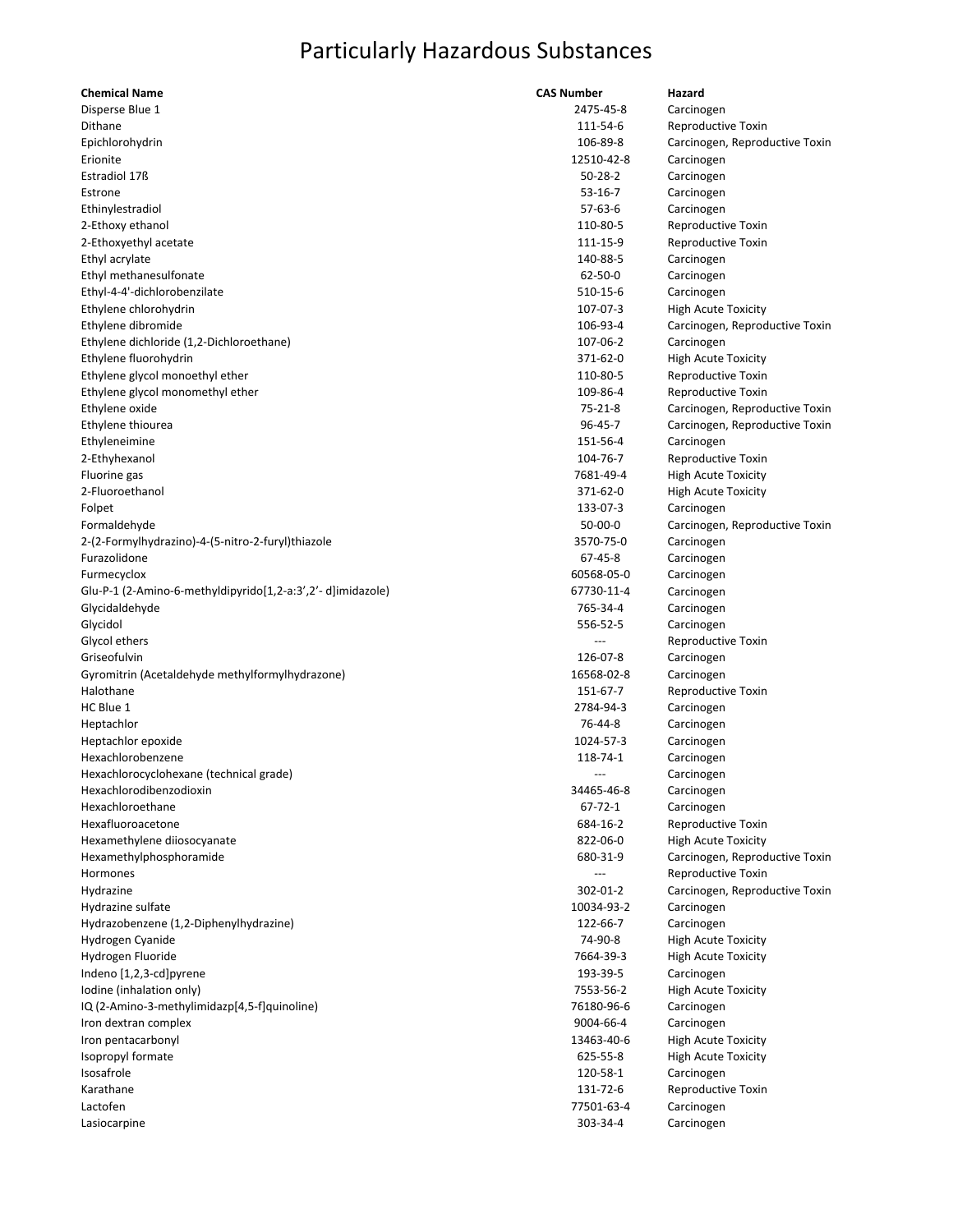| <b>Chemical Name</b>                                                   | <b>CAS Number</b> | Hazard                          |
|------------------------------------------------------------------------|-------------------|---------------------------------|
| Lead (inorganic compounds)                                             | 7439-92-1         | Reproductive Toxin              |
| Lead acetate                                                           | 301-04-2          | Carcinogen                      |
| Lead phosphate                                                         | 7446-27-7         | Carcinogen                      |
| Lead subacetate                                                        | 1335-32-6         | Carcinogen                      |
| Lindane                                                                |                   | Carcinogen                      |
| Mancozeb                                                               | 2234-56-2         | Carcinogen                      |
| Maneb                                                                  | 12427-38-2        | Carcinogen                      |
| Me-A-alpha-C (2-Amino-3-methyl-9H-pyrido[2,3-b]indole)                 | 68005-83-7        | Carcinogen                      |
| Medroxyprogesterone acetate                                            | 71-58-9           | Carcinogen                      |
| Melphalan                                                              | 148-82-3          | Carcinogen                      |
| Merphalan                                                              | 531-76-0          | Carcinogen                      |
| Mestranol                                                              | 72-33-3           | Carcinogen                      |
| Methacryloyl chloride                                                  | 920-46-7          | <b>High Acute Toxicity</b>      |
| 2-Methoxyethanol                                                       | 109-86-4          | Reproductive Toxin              |
| 2-Methoxyethyl acetate                                                 | 110-49-6          | Reproductive Toxin              |
| 8-Methoxypsoralen with ultraviolet A therapy                           | 298-81-7          | Carcinogen                      |
| 5-Methoxypsoralen with ultraviolet A therapy                           | 484-20-8          | Carcinogen                      |
| Methyl acrylonitrile                                                   | 126-98-7          | <b>High Acute Toxicity</b>      |
| 2-Methylaziridine (Propyleneimine)                                     | 75-55-8           | Carcinogen                      |
| Methylazoxymethanol                                                    | 590-96-5          | Carcinogen                      |
| Methylazoxymethanol acetate                                            | 592-62-1          | Carcinogen                      |
| Methyl cellosolve                                                      | 109-86-4          | Reproductive Toxin              |
| 3-Methylcholanthrene                                                   | 56-49-5           | Carcinogen                      |
| 5-Methylchrysene                                                       | 369-72-43         | Carcinogen                      |
| Methyl chloride                                                        | 74-87-3           | Reproductive Toxin              |
| Methyl chloroformate                                                   | 79-22-1           | <b>High Acute Toxicity</b>      |
| 4,4'-Methylene bis(2-chloroaniline)                                    | 101-14-4          | Carcinogen                      |
| 4,4'-Methylene bis(N,N-dimethyl)benzenamine                            | 101-61-1          | Carcinogen                      |
| 4,4'-Methylene bis(2-methylaniline)                                    | 838-88-0          | Carcinogen                      |
| Methylene biphenyl isocyanate                                          | 101-68-9          | <b>High Acute Toxicity</b>      |
| 4,4'-Methylenedianiline                                                | $01 - 77 - 9$     | Carcinogen                      |
| 4,4'-Methylenedianiline dihydrochloride                                | 13552-44-8        | Carcinogen                      |
| Methyl fluoroacetate                                                   | 453-18-9          | <b>High Acute Toxicity</b>      |
| Methyl fluorosulfate                                                   | 421-20-5          | <b>High Acute Toxicity</b>      |
| Methylhydrazine and its salts                                          | 13552-44-8        | Carcinogen, High Acute Toxicity |
| Methyl mercury and other organic forms                                 |                   | <b>High Acute Toxicity</b>      |
| Methyl methanesulfonate                                                | 66-27-3           | Carcinogen                      |
| 2-Methyl-1-nitroanthraquinone                                          | 129-15-7          | Carcinogen                      |
| N-Methyl-N'-nitro-N-nitrosoguanidine                                   | 70-25-7           | Carcinogen                      |
| N-Methylolacrylamide                                                   | 924-42-5          | Carcinogen                      |
| N-Methyl-2-pyrrolidone                                                 | 872-50-4          | Reproductive Toxin              |
| Methylthiouracil                                                       | $560 - 4 - 2$     | Carcinogen                      |
| Methyl trichlorosilane                                                 | 75-79-6           | <b>High Acute Toxicity</b>      |
| Methyl vinyl ketone                                                    | 78-94-4           | <b>High Acute Toxicity</b>      |
| Metiram                                                                | 9005-42-2         | Carcinogen                      |
| Metronidazole                                                          | 443-48-1          | Carcinogen                      |
| Michler's ketone                                                       | 90-94-8           | Carcinogen                      |
| Mirex                                                                  | 2385-85-5         | Carcinogen                      |
| Mitomycin C                                                            | $50-07-7$         | Carcinogen                      |
| Monocrotaline                                                          | 315-22-0          | Carcinogen                      |
| 5-(Morpholinomethyl)-3-[(5-nitro-furfurylidene)-amino]-2 oxalolidinone | 139-91-3          | Carcinogen                      |
| <b>Mustard Gas</b>                                                     | 505-60-2          | Carcinogen                      |
| Nafenopin                                                              | 3771-19-5         | Carcinogen                      |
| 1-Naphthylamine                                                        | 124-32-7          | Carcinogen                      |
| 2-Naphthylamine                                                        | 91-59-8           | Carcinogen                      |
| Nickel and certain nickel compounds                                    |                   | Carcinogen                      |
| Nickel carbonyl                                                        | 13463-39-3        | Carcinogen, High Acute Toxicity |
| Nickel subsulfide                                                      | 12035-72-2        | Carcinogen                      |
| Niridazole                                                             | 61-47-4           | Carcinogen                      |
| Nitrilotriacetric acid                                                 | 139-13-9          | Carcinogen                      |
| Nitrilotriacetric acid, trisodium salt monohydrate                     | 18662-53-8        | Carcinogen                      |
| 5-Nitroacenaphthene                                                    | 602-87-9          | Carcinogen                      |
|                                                                        |                   |                                 |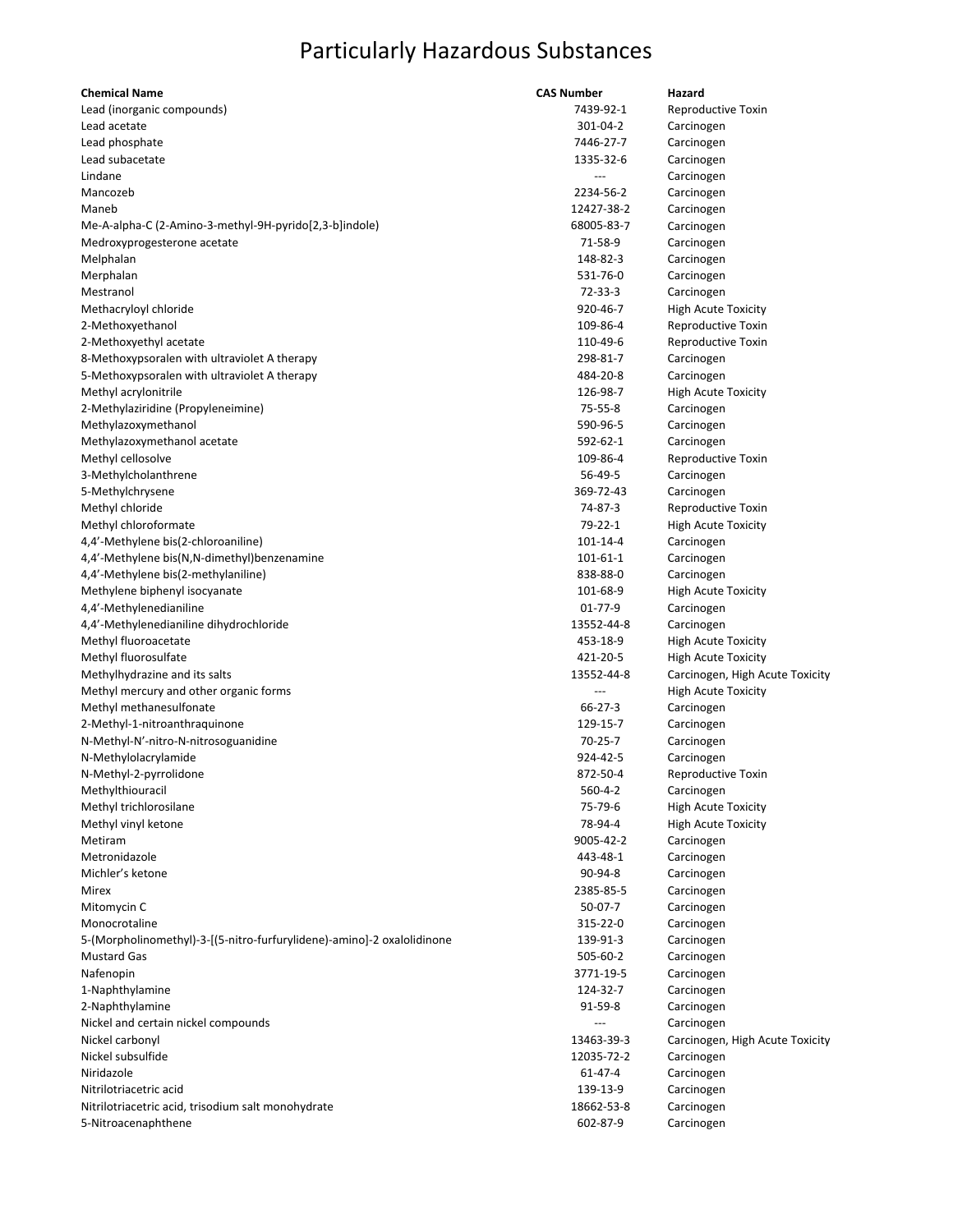| <b>Chemical Name</b>                                           | <b>CAS Number</b> | Hazard                     |
|----------------------------------------------------------------|-------------------|----------------------------|
| 5-Nitro-o-anisidine                                            | 99-59-2           | Carcinogen                 |
| 4-Nitrobiphenyl                                                | 93-93-3           | Carcinogen                 |
| 6-Nitrochrysene                                                | 2043-93-7         | Carcinogen                 |
| Nitrofen (technical grade)                                     | 1836-75-5         | Carcinogen                 |
| 2-Nitrofluorene                                                | 607-57-8          | Carcinogen                 |
| Nitrofurazone                                                  | 59-87-0           | Carcinogen                 |
| 1-[5-Nitrofurfurylidene)-amino]-2-imidazolidinone              | 555-84-0          | Carcinogen                 |
| N-[4-(5-Nitro-2-furyl)-2-thiazolyl]acetamide                   | 531-82-8          | Carcinogen                 |
| Nitrogen dioxide                                               | 10102-44-0        | <b>High Acute Toxicity</b> |
| Nitrogen mustard (Mechlorethamine)                             | $51 - 75 - 2$     | Carcinogen                 |
| Nitrogen mustard hydrochloride (Mechlorethamine hydrochloride) | 55-86-7           | Carcinogen                 |
| Nitrogen mustard N-oxide                                       | 126-85-2          | Carcinogen                 |
| Nitrogen mustard N-oxide hydrochloride                         | 302-70-5          | Carcinogen                 |
| Nitrogen tetroxide                                             | 10544-72-6        | <b>High Acute Toxicity</b> |
| Nitrogen trioxide                                              | 10544-73-7        | <b>High Acute Toxicity</b> |
| 2-Nitropropane                                                 | 79-46-9           | Carcinogen                 |
| 1-Nitropyrene                                                  | 5522-43-0         | Carcinogen                 |
| 4-Nitropyrene                                                  | 57835-92-4        | Carcinogen                 |
| N-Nitrosodi-n-butylamine                                       | 924-16-3          | Carcinogen                 |
| N-Nitrosodiethanolamine                                        | 1116-54-7         | Carcinogen                 |
|                                                                | $55 - 18 - 5$     | Carcinogen                 |
| N-Nitrosodiethylamine                                          | 62-75-9           |                            |
| N-Nitrosodimethylamine                                         |                   | Carcinogen                 |
| p-Nitrosodiphenylamine                                         | 156-10-5          | Carcinogen                 |
| N-Nitrosodiphenylamine                                         | 86-30-6           | Carcinogen                 |
| N-Nitrosodi-n-propylamine                                      | 621-64-7          | Carcinogen                 |
| N-Nitroso-N-ethylurea                                          | 759-73-9          | Carcinogen                 |
| 3-(N-Nitrosomethylamino) propionitrile                         | 60153-49-3        | Carcinogen                 |
| 4-(N-Nitrosomethylamino)-1-(3-pyridyl)1-butanone               | 64091-91-4        | Carcinogen                 |
| N-Nitrosomethylethylamine                                      | 10595-95-6        | Carcinogen                 |
| N-Nitroso-N-methylurea                                         | 684-93-5          | Carcinogen                 |
| N-Nitroso-N-methylurethane                                     | 615-53-2          | Carcinogen                 |
| N-Nitrosomethylvinylamine                                      | 4549-40-0         | Carcinogen                 |
| N-Nitrosomorpholine                                            | 59-89-2           | Carcinogen                 |
| N-Nitrosonornicotine                                           | 16543-55-8        | Carcinogen                 |
| N-Nitrosopiperidine                                            | 100-75-4          | Carcinogen                 |
| N-Nitrosopyrrolidine                                           | 930-55-2          | Carcinogen                 |
| N-Nitrososarcosine                                             | 13256-22-9        | Carcinogen                 |
| Nitrous Oxide                                                  |                   |                            |
| Norethisterone (Norethindrone)                                 | 68-22-4           | Carcinogen                 |
| Ochratoxin A                                                   | 303-47-9          | Carcinogen                 |
| Osmium tetroxide                                               | 20816-12-0        | <b>High Acute Toxicity</b> |
| Oxadiazon                                                      | 19666-30-9        | Carcinogen                 |
| Oxygen difluoride gas                                          | 7783-41-7         | <b>High Acute Toxicity</b> |
| Oxymetholone                                                   | 434-07-1          | Carcinogen                 |
| Ozone                                                          | 10028-15-6        | <b>High Acute Toxicity</b> |
| Panfuran S                                                     |                   | Carcinogen                 |
| Pentachlorophenol                                              | 87-86-5           | Carcinogen                 |
| Phenacetin                                                     | 62-44-2           | Carcinogen                 |
| Phenazopyridine                                                | 94-78-0           | Carcinogen                 |
| Phenazopyridine hydrochloride                                  | 136-40-3          | Carcinogen                 |
| Phenesterin                                                    | 601-47-2          | Carcinogen                 |
| Phenobarbital                                                  | $50 - 06 - 6$     | Carcinogen                 |
| Phenoxybenzamine                                               | 59-96-1           | Carcinogen                 |
| Phenoxybenzamine hydrochloride                                 | 63-92-3           | Carcinogen                 |
| Phenyl glycidyl ether                                          | $22 - 60 - 1$     | Carcinogen                 |
| Phenylhydrazine and its salts                                  |                   | Carcinogen                 |
|                                                                |                   |                            |
| o-Phenylphenate, sodium                                        | 132-27-4          | Carcinogen                 |
| Phosgene                                                       | 75-44-5           | <b>High Acute Toxicity</b> |
| Phosphine gas                                                  | 1498-40-4         | <b>High Acute Toxicity</b> |
| Phosphorus oxychloride                                         | 10025-87-3        | <b>High Acute Toxicity</b> |
| Phosphorus pentafluoride gas                                   | 7641-19-0         | <b>High Acute Toxicity</b> |
| Phosphorus trichloride                                         | 2125-68-3         | <b>High Acute Toxicity</b> |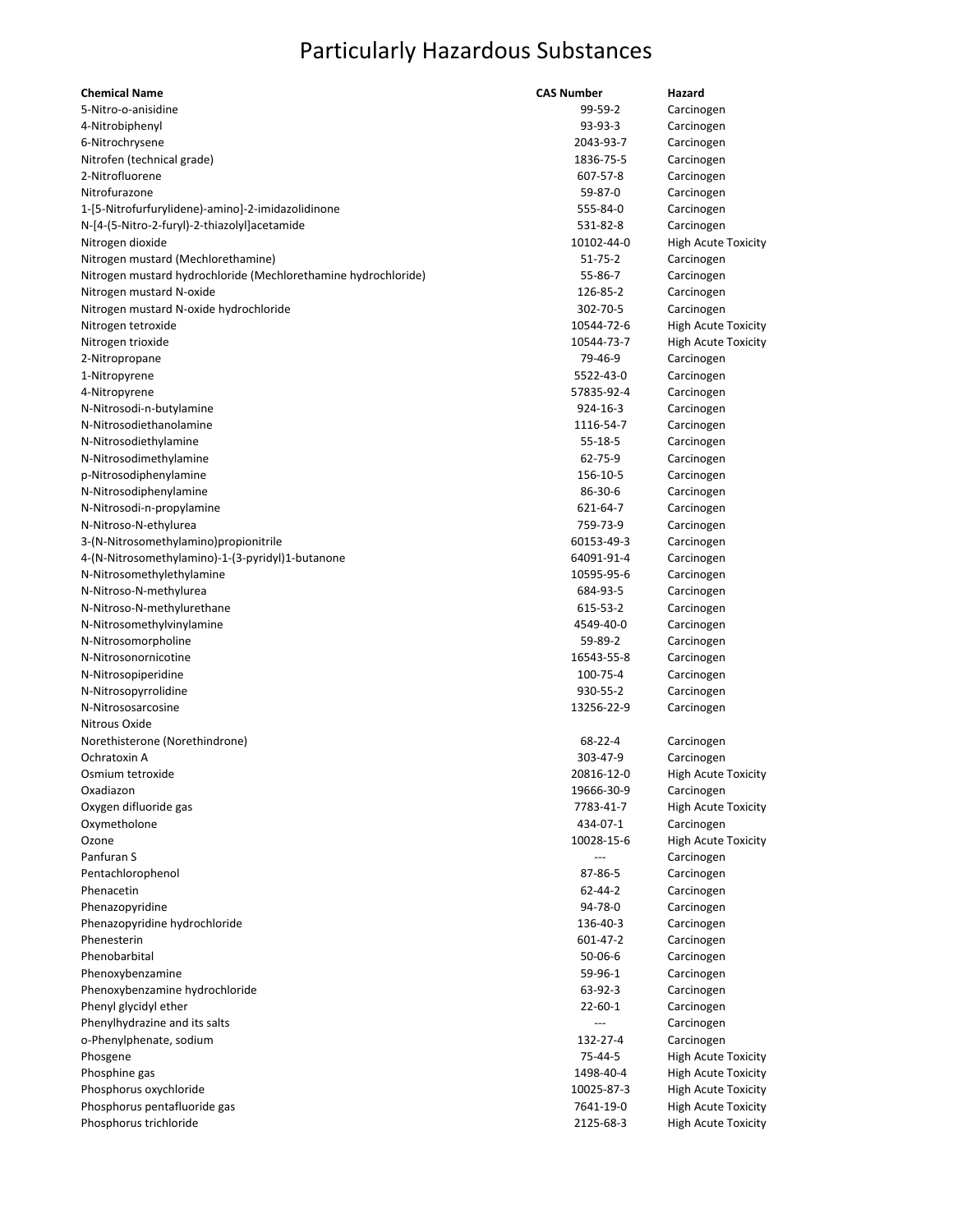| <b>Chemical Name</b>                                        | <b>CAS Number</b> | Hazard                         |
|-------------------------------------------------------------|-------------------|--------------------------------|
| Polybrominated biphenyls                                    |                   | Carcinogen                     |
| Polychlorinated biphenyls                                   |                   | Carcinogen                     |
| Polygeenan                                                  | 53973-98-1        | Carcinogen                     |
| Ponceau MX                                                  | 3761-53-3         | Carcinogen                     |
| Ponceau 3R                                                  | 608-01-6          | Carcinogen                     |
| Potassium bromate                                           | 2139-59-4         | Carcinogen                     |
| Procarbazine                                                | 671-16-9          | Carcinogen                     |
| Procarbazine hydrochloride                                  | 366-70-1          | Carcinogen                     |
| Progesterone                                                | 57-83-0           | Carcinogen                     |
| 1,3-Propane sultone                                         | 1120-71-4         | Carcinogen                     |
| beta-Propiolactone                                          | 57-57-8           | Carcinogen                     |
| Propylene glycol monomethyl ether                           | 107-98-2          | Reproductive Toxin             |
| Propylene oxide                                             | 75-56-9           | Carcinogen                     |
|                                                             | $51 - 52 - 5$     |                                |
| Propylthiouracil                                            |                   | Carcinogen                     |
| Reserpine                                                   | $50 - 55 - 5$     | Carcinogen                     |
| RH-7592                                                     |                   | Reproductive Toxin             |
| Saccharin                                                   | 81-07-2           | Carcinogen                     |
| Saccharin, sodium                                           | 128-44-9          | Carcinogen                     |
| Safrole                                                     | 94-59-7           | Carcinogen                     |
| Selenium sulfide                                            | 7446-34-6         | Carcinogen                     |
| Silica, crystalline                                         |                   | Carcinogen                     |
| Sodium azide                                                | 26628-22-8        | <b>High Acute Toxicity</b>     |
| Sodium cyanide (and other cyanide salts)                    | 143-33-9          | <b>High Acute Toxicity</b>     |
| Streptozotocin                                              | 18883-66-4        | Carcinogen                     |
| Styrene oxide                                               | $96 - 09 - 3$     | Carcinogen                     |
| Sulfallate                                                  | 95-06-7           | Carcinogen                     |
| Systhane/RH-3866                                            | 8867-89-0         | Reproductive Toxin             |
| Talc' containing asbestiform fibers                         | $---$             | Carcinogen                     |
| Testosterone and its esters                                 | 58-22-0           | Carcinogen                     |
| 2,3,7,8-Tetrachlorodibenzo-para-dioxin (TCDD)               | 1746-01-6         | Carcinogen                     |
| 1,1,2,2-Tetrachloroethane                                   | 79-34-5           | Carcinogen                     |
| Tetrachloroethylene (Perchloroethylene)                     | 127-18-4          | Carcinogen                     |
| p-a, a, a-Tetrachlorotoluene                                | 5216-25-1         | Carcinogen                     |
| Tetranitromethane                                           | 509-14-8          | Carcinogen                     |
| Thioacetamide                                               | 62-55-5           | Carcinogen                     |
| 4,4´ - Thiodianiline                                        | 139-65-1          | Carcinogen                     |
| Thiourea                                                    | 62-56-6           | Carcinogen                     |
| Thorium dioxide                                             | 1314-20-1         | Carcinogen                     |
| TOK (herbicide)                                             | 1836-75-5         | Reproductive Toxin             |
| Toluene diisocyanate                                        | 26471-62-5        | Carcinogen                     |
| ortho-Toluidine                                             | 95-53-4           | Carcinogen                     |
| ortho-Toluidine hydrochloride                               | 636-21-5          | Carcinogen                     |
| para-Toluidine                                              | 106-49-0          | Carcinogen                     |
| Toxaphene (Polychorinated camphenes)                        | 8001-35-2         | Carcinogen                     |
| Trasulfan                                                   | 299-75-2          | Carcinogen                     |
| Trichlormethine (Trimustine hydrochloride)                  | 817-09-4          | Carcinogen                     |
| 2,4,6-Trichlorophenol                                       | 88-06-2           |                                |
| Trimethyltin chloride                                       | 1066-45-1         | Carcinogen                     |
| Triphenyltin hydroxide                                      | 76-87-9           | <b>High Acute Toxicity</b>     |
|                                                             | 79-01-6           | Carcinogen                     |
| Trichloroethylene                                           |                   | Carcinogen                     |
| Tris (aziridinyl)-para-benzoquinone (Triaziquone)           | 68-76-8           | Carcinogen                     |
| Tris (1-aziridinyl) phosphine sulfide (Thiotepa)            | $52 - 24 - 4$     | Carcinogen                     |
| Tris (2-chloroethyl) phosphate                              | 115-96-8          | Carcinogen                     |
| Tris (2,3-dibromopropyl) phosphate                          | 126-72-7          | Carcinogen                     |
| Trp-P-1 (Tryptophan-P-1)                                    | 62450-06-0        | Carcinogen                     |
| Trp-P-2 (Tryptophan-P-2)                                    | 62450-07-1        | Carcinogen                     |
| Trypan blue (commercial grade)                              | $72 - 57 - 1$     | Carcinogen                     |
| Uracil mustard                                              | 66-75-1           | Carcinogen                     |
| Urethane (Ethyl carbamate)                                  | 51-79-6           | Carcinogen                     |
| Vinyl bromide                                               | 593-60-2          | Carcinogen                     |
| Vinyl chloride                                              | $75 - 01 - 4$     | Carcinogen, Reproductive Toxin |
| 4-Vinyl-1-cyclohexene diepoxide (Vinyl cyclohexene dioxide) | 106-87-6          | Carcinogen                     |